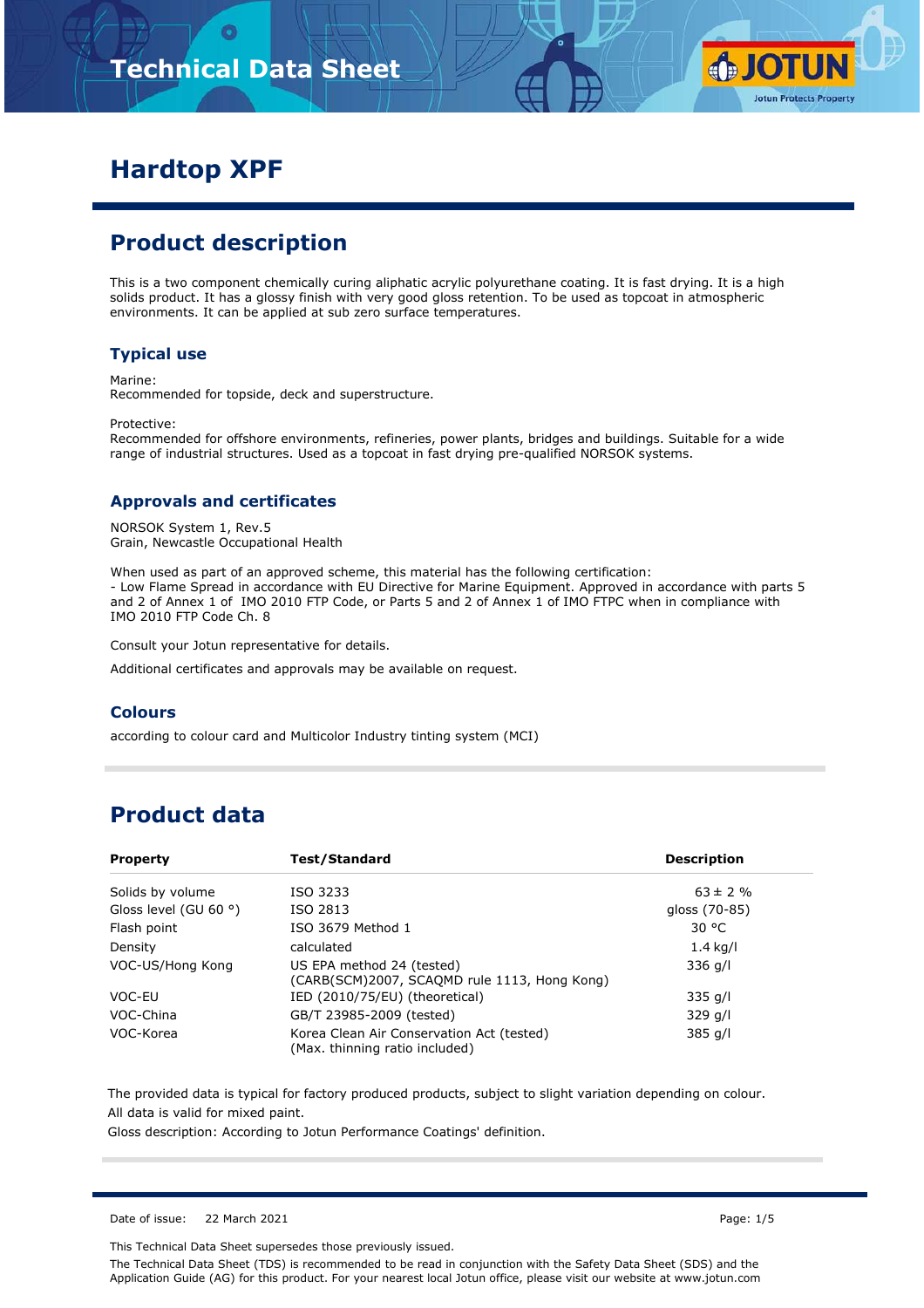

### **Film thickness per coat**

#### **Typical recommended specification range**

| Dry film thickness         |                                | 40 - 80 µm  |  |
|----------------------------|--------------------------------|-------------|--|
| Wet film thickness         |                                | 65 - 130 um |  |
| Theoretical spreading rate | $15.8 - 7.9$ m <sup>2</sup> /l |             |  |

Bright colours may need film thickness in the high end of the recommended specification range to achieve opacity.

### **Surface preparation**

To secure lasting adhesion to the subsequent product all surfaces shall be clean, dry and free from any contamination.

#### **Surface preparation summary table**

|                  |                                                | <b>Surface preparation</b>                     |  |  |
|------------------|------------------------------------------------|------------------------------------------------|--|--|
| <b>Substrate</b> | Minimum                                        | Recommended                                    |  |  |
| Coated surfaces  | Clean, dry and undamaged compatible<br>coating | Clean, dry and undamaged compatible<br>coating |  |  |

# **Application**

#### **Application methods**

The product can be applied by

| Spray:  | Use air spray or airless spray.                                                                                    |
|---------|--------------------------------------------------------------------------------------------------------------------|
| Brush:  | Recommended for stripe coating and small areas. Care must be taken to achieve the<br>specified dry film thickness. |
| Roller: | May be used. Care must be taken to achieve the specified dry film thickness.                                       |

#### **Product mixing ratio (by volume)**

| Hardtop XPF Comp A | $10$ part $(s)$ |
|--------------------|-----------------|
| Hardtop XP Comp B  | 1 part $(s)$    |

Date of issue: 22 March 2021 Page: 2/5

This Technical Data Sheet supersedes those previously issued.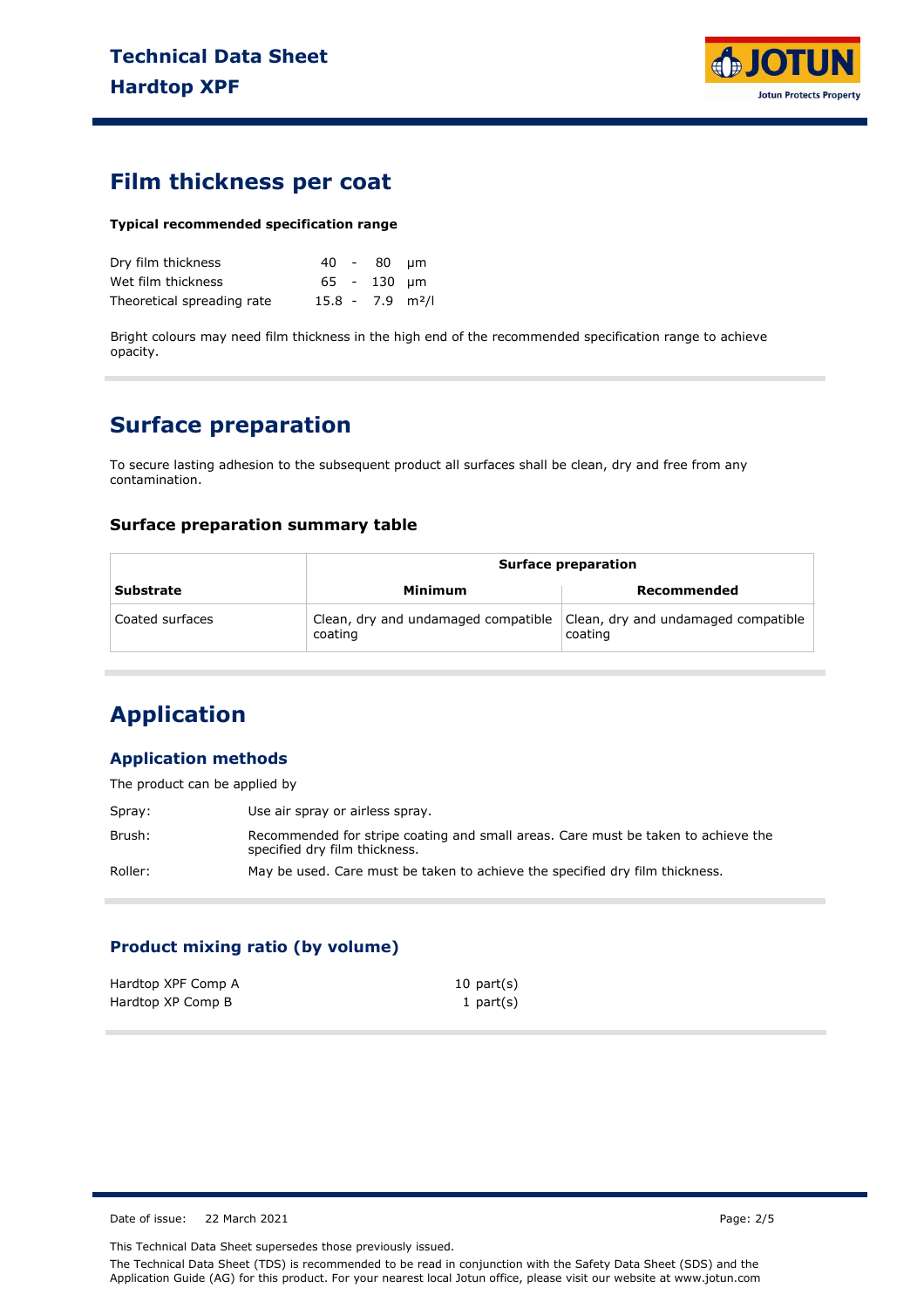

#### **Thinner/Cleaning solvent**

Thinner: Jotun Thinner No. 10

#### **Guiding data for airless spray**

| Nozzle tip (inch/1000):       | 15-21            |
|-------------------------------|------------------|
| Pressure at nozzle (minimum): | 150 bar/2100 psi |

### **Drying and Curing time**

| Substrate temperature     | $-10 °C$ $0 °C$ $5 °C$ $10 °C$ $23 °C$ |      |         |                |     |
|---------------------------|----------------------------------------|------|---------|----------------|-----|
| Surface (touch) dry       | 48 h                                   |      |         | 10h 6h 4h 1.5h |     |
| Walk-on-dry               | 60 h                                   | 24 h | 16h 10h |                | 5 h |
| Dry to over coat, minimum | 72 h                                   | 24 h | 16h     | 10h            | 5 h |
| Dried/cured for service   | 60 d                                   | 20 d | 15 d    | 10 d           | 5 d |

For maximum overcoating intervals, refer to the Application Guide (AG) for this product.

Drying and curing times are determined under controlled temperatures and relative humidity below 85 %, and at average of the DFT range for the product.

Surface (touch) dry: The state of drying when slight pressure with a finger does not leave an imprint or reveal tackiness.

Walk-on-dry: Minimum time before the coating can tolerate normal foot traffic without permanent marks, imprints or other physical damage.

Dry to over coat, minimum: The recommended shortest time before the next coat can be applied.

Dried/cured for service: Minimum time before the coating can be permanently exposed to the intended environment/medium.

### **Induction time and Pot life**

| <b>Paint temperature</b> | 23 °C |
|--------------------------|-------|
| Pot life                 |       |

# **Heat resistance**

|                  | Temperature       |                 |  |
|------------------|-------------------|-----------------|--|
|                  | <b>Continuous</b> | Peak            |  |
| Dry, atmospheric | 120 °C            | 140 $\degree$ C |  |

Peak temperature duration max. 1 hour.

The temperatures listed relate to retention of protective properties. Aesthetic properties may suffer at these temperatures.

|  | Date of issue: 22 March 2021 | Page: 3/5 |
|--|------------------------------|-----------|
|--|------------------------------|-----------|

This Technical Data Sheet supersedes those previously issued.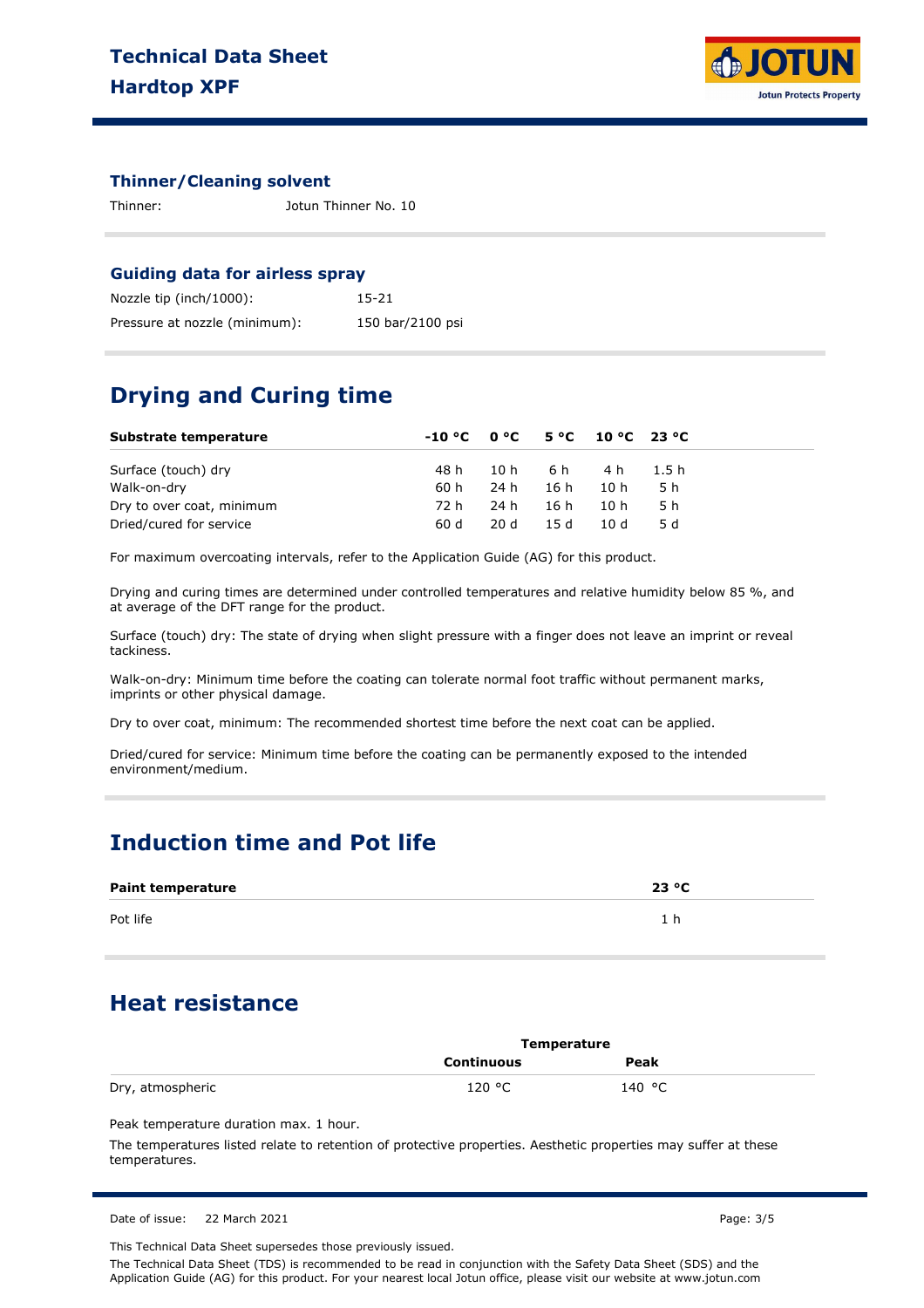

### **Product compatibility**

Depending on the actual exposure of the coating system, various primers and topcoats can be used in combination with this product. Some examples are shown below. Contact Jotun for specific system recommendation.

| Previous coat:   | epoxy, zinc epoxy, epoxy mastic, polyurethane |
|------------------|-----------------------------------------------|
| Subsequent coat: | polyurethane                                  |

# **Packaging (typical)**

|                    | Volume      | <b>Size of containers</b> |
|--------------------|-------------|---------------------------|
|                    | (litres)    | (litres)                  |
| Hardtop XPF Comp A | 4.55 / 18.2 | 5/20                      |
| Hardtop XP Comp B  | 0.45/1.8    | 1/3                       |

The volume stated is for factory made colours. Note that local variants in pack size and filled volumes can vary due to local regulations.

### **Storage**

The product must be stored in accordance with national regulations. Keep the containers in a dry, cool, well ventilated space and away from sources of heat and ignition. Containers must be kept tightly closed. Handle with care.

#### **Shelf life at 23 °C**

Hardtop XPF Comp A Hardtop XP Comp B

48 month(s) 48 month(s)

In some markets commercial shelf life can be dictated shorter by local legislation. The above is minimum shelf life, thereafter the paint quality is subject to re-inspection.

### **Caution**

This product is for professional use only. The applicators and operators shall be trained, experienced and have the capability and equipment to mix/stir and apply the coatings correctly and according to Jotun's technical documentation. Applicators and operators shall use appropriate personal protection equipment when using this product. This guideline is given based on the current knowledge of the product. Any suggested deviation to suit the site conditions shall be forwarded to the responsible Jotun representative for approval before commencing the work.

### **Health and safety**

Please observe the precautionary notices displayed on the container. Use under well ventilated conditions. Do not inhale spray mist. Avoid skin contact. Spillage on the skin should immediately be removed with suitable cleanser, soap and water. Eyes should be well flushed with water and medical attention sought immediately.

Date of issue: 22 March 2021 Page: 4/5

This Technical Data Sheet supersedes those previously issued.